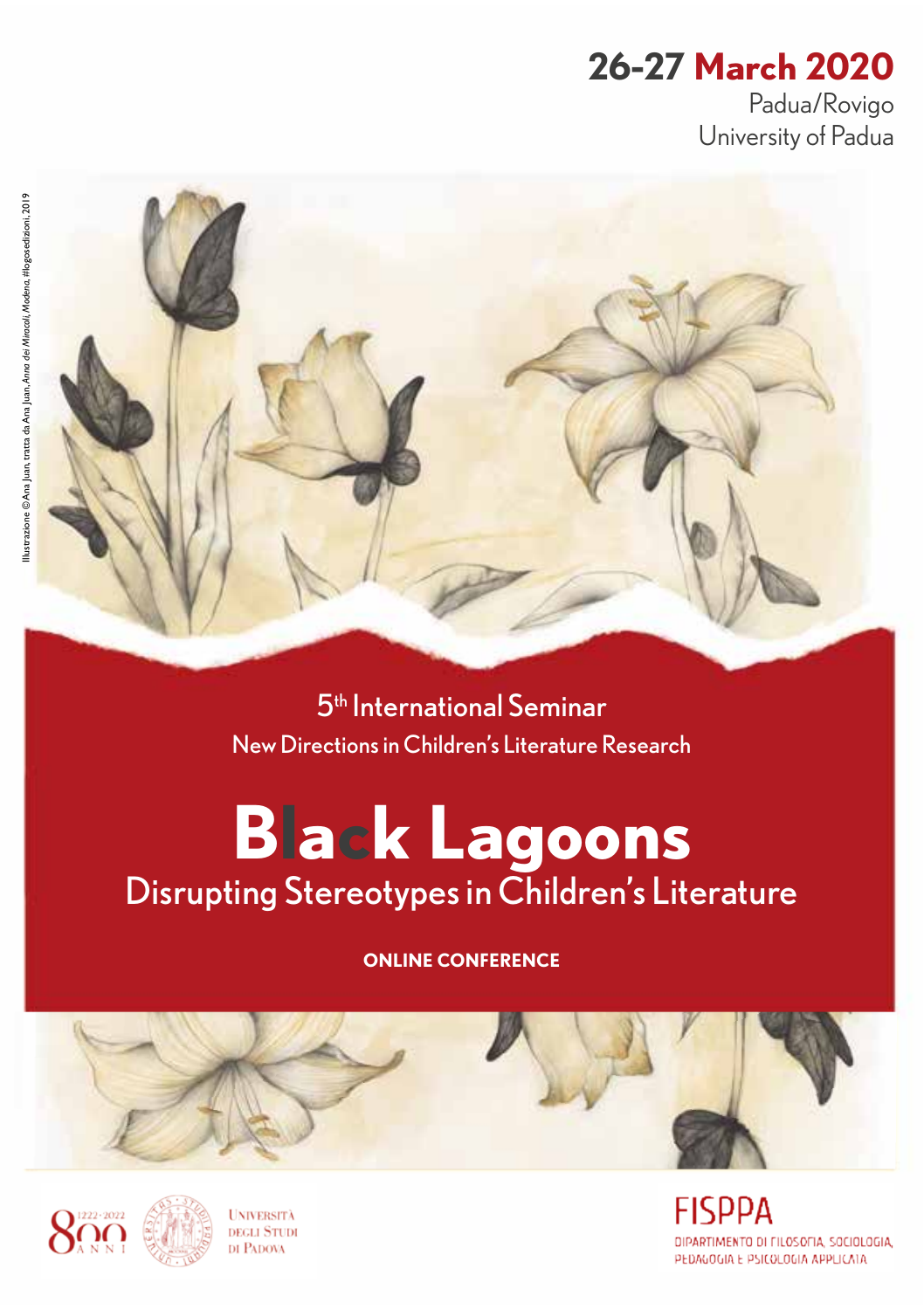**Black Lagoons -** Disrupting Stereotypes in Children's Literature

# **26th March 2020**

### **Black Lagoons - Ist SESSION**

9.30 Welcome/Saluti delle Autorità

**Chair Marnie Campagnaro,** University of Padua

9.40

*Fostering intergenerational relationships through books for young readers* Rafforzare il dialogo intergenerazionale attraverso i libri per ragazzi **Vanessa Joosen,** University of Antwerp

10.10

*Can boys wear dresses? Picturebooks with an alternative dress code* Possono i bambini indossare abiti femminili? Albi illustrati con codici di abbigliamento alternativi **Ana Margarida Ramos,** University of Aveiro

 $10.40$ 

*Banning classic fairy tales in schools and families? Gianni Rodari's apologia* Vietare le fiabe a scuola e in famiglia? L'apologia di Gianni Rodari **Marnie Campagnaro,** University of Padua

11.10 Discussion

11.30 Break

### **Black Lagoons** – MASTER CLASS

12.00-13.00 *Seagulls don't write poems* I gabbiani non scrivono poesie. Fare (e disfare) poesia con bambini e ragazzi **Chiara Carminati, poetess**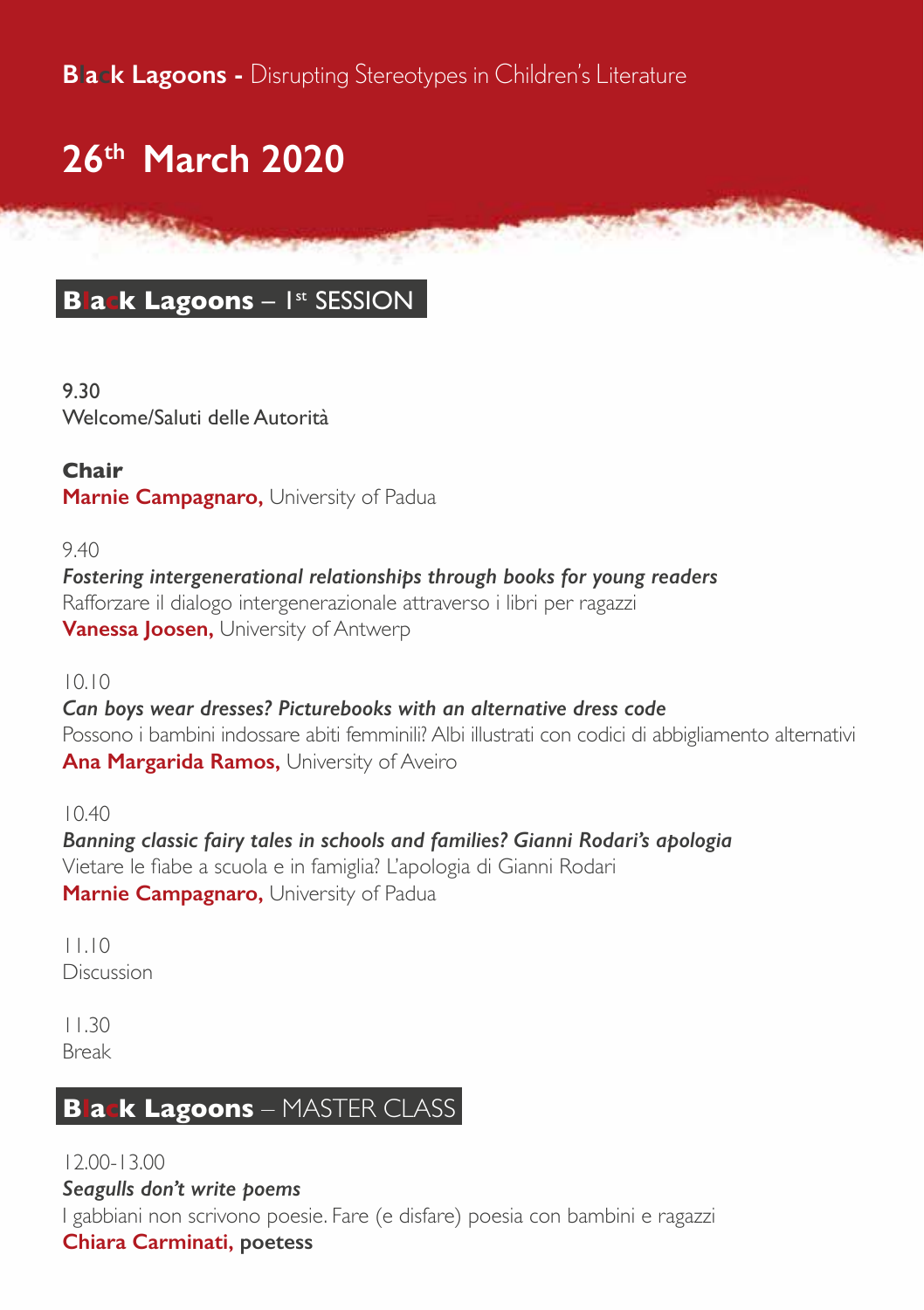# **27th March 2020**

### **Black Lagoons** – 2nd SESSION

#### **Chair**

**Marnie Campagnaro,** University of Padua

#### 9.30

#### *Softening fear in children's literature*

Edulcorare le paure nella letteratura per l'infanzia Marta Larragueta Arribas, Camilo José Cela University

#### 10.00

#### *Pride and no prejudice: learning about gender diversity with non-fiction picturebooks*

Orgoglio, senza pregiudizio: apprendere la diversità di genere attraverso gli albi illustrati di divulgazione scientifica

**Emanuel Madalena, University of Aveiro** 

10.30 **Discussion** 

11.00 Break

11.30

#### *Sad illustrated stories for young readers*

Storie tristi illustrate per giovani lettori **Lina Vergara Huilcaman,** #logosedizioni

#### 12.00

#### *Costructing and decostructing gender*

Costruire e decostruire il genere. Liberare l'immaginario con la letteratura per l'infanzia **Monica Martinelli,** Settenove edizioni

12.30 Discussion

13.00 Conference Summary and closing